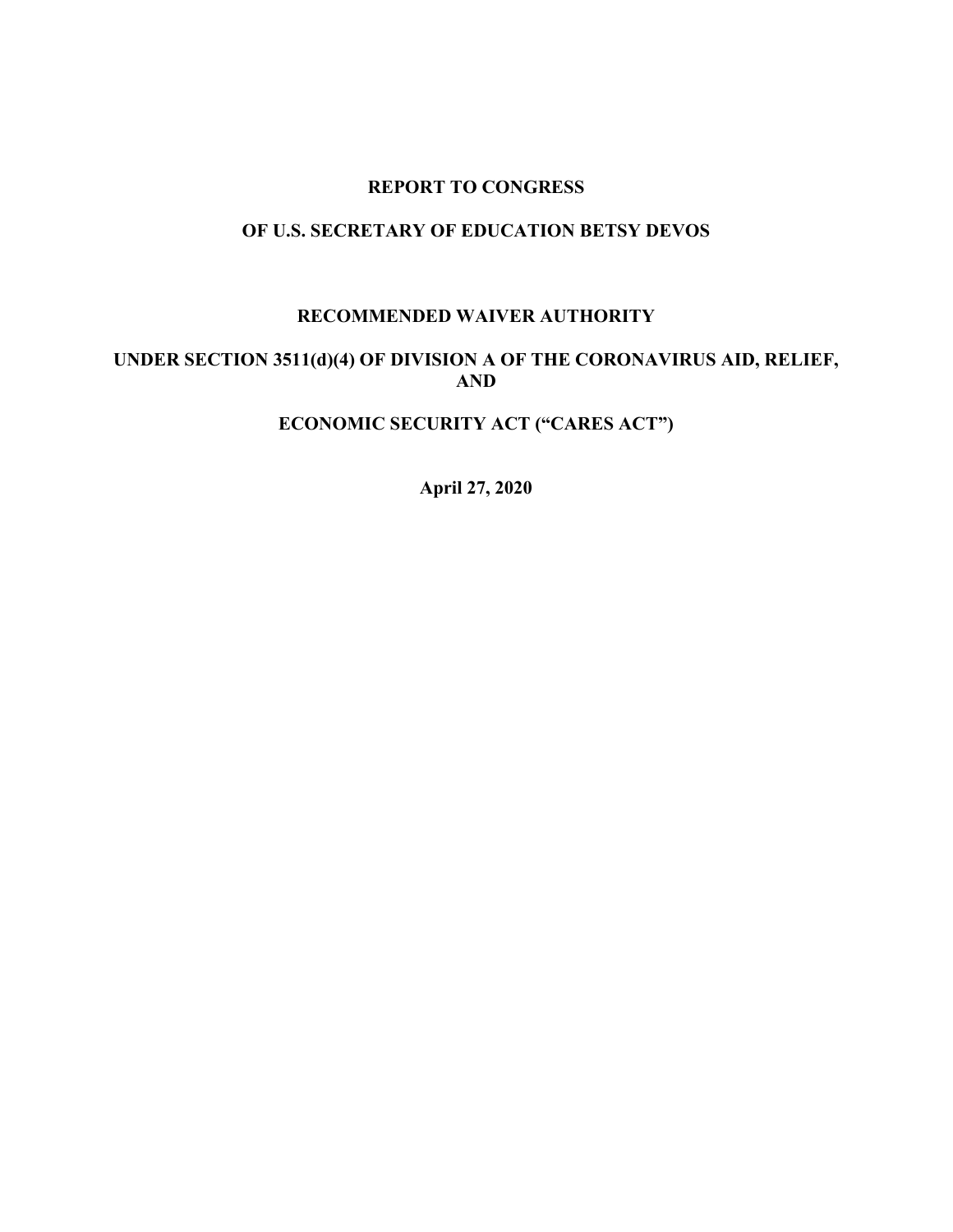Letter of Transmittal



#### THE SECRETARY OF EDUCATION

WASHINGTON, DC 20202

April 27, 2020

The Honorable Lamar Alexander Chairman Committee on Health, Education, Labor, and Pensions United States Senate Washington, D.C. 20510

The Honorable Richard Shelby Chairman Committee on Appropriations United States Senate Washington, D.C. 20510

The Honorable Robert "Bobby" Scott Chairman Committee on Education and Labor U.S. House of Representatives Washington, D.C. 20515

The Honorable Nita Lowey Chairwoman Committee on Appropriations U.S. House of Representatives Washington, D.C. 20515

The Honorable Patty Murray Ranking Member Committee on Health, Education, Labor, and Pensions United States Senate Washington, D.C. 20510

The Honorable Patrick Leahy Ranking Member Committee on Appropriations United States Senate Washington, D.C. 20510

The Honorable Virginia Foxx Ranking Member Committee on Education and Labor U.S. House of Representatives Washington, D.C. 20515

The Honorable Kay Granger Ranking Member Committee on Appropriations U.S. House of Representatives Washington, D.C. 20515

Dear Chairs and Ranking Members:

In response to section 3511(d)(4) of Division A of the Coronavirus Aid, Relief, and Economic Security Act ("CARES Act"), Pub. L. No. 116-136, 134 Stat. 281 (March 27, 2020), my team and I have reviewed the Carl D. Perkins Career and Technical Education Act of 2006, the Elementary and Secondary Education Act of 1965, the Individuals with Disabilities Education Act, and the Rehabilitation Act of 1973 to determine what, if any, waiver authorities to recommend to Congress to provide limited flexibility to assist States and local educational agencies to meet the needs of students and adults with disabilities during the COVID-19 national emergency. Though not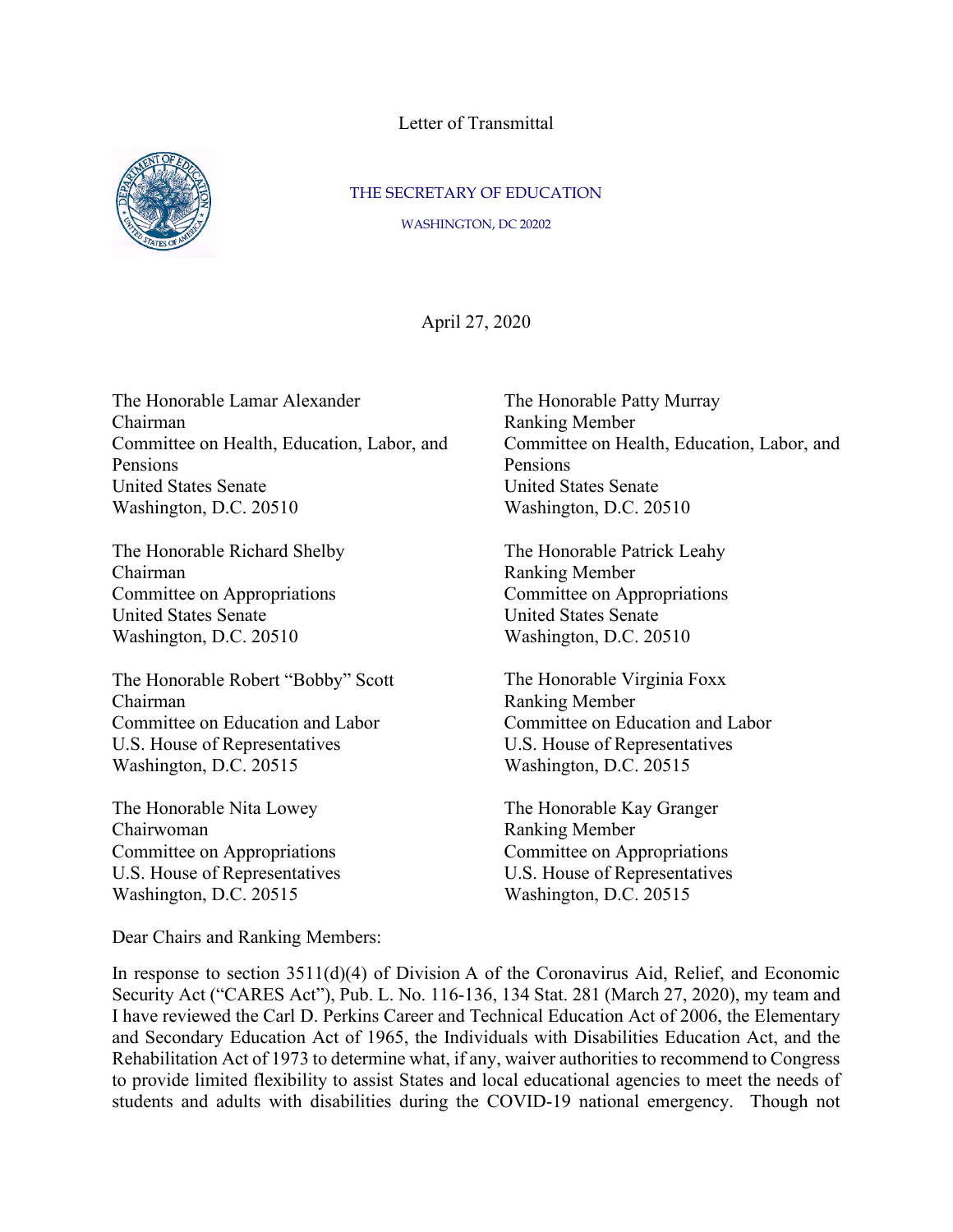mentioned by that section of the CARES Act, we also reviewed the Adult Education and Family Literacy Act and provide waiver authority recommendations under that Act.

We undertook this task acknowledging the reality that most students and teachers are at home today; yet, America's teachers want to keep teaching, and students want to keep learning. They are counting on all of us to empower them to keep teaching and learning even while unable to meet in person. Accordingly, any flexibility should be strongly rooted in ensuring that learning continues, including distance learning methods, where applicable.

As we reviewed applicable Federal law, we did so with these core principles in mind:

- 1. The health and safety of America's students, teachers, parents, and administrators is a top priority;
- 2. Learning must continue for all students;
- 3. Decision-making must be based on what is best for students, not the "system;"
- 4. Parents must be informed about the impact waivers will have on their children's education and consent to those changes; and
- 5. Services typically or historically provided in person must naturally occur differently.

We all know that learning can—and does—happen anywhere and everywhere. With this contextual backdrop, I am pleased to make several recommendations for additional waiver authorities in this report for your consideration. Should you have any questions or concerns, I encourage you to give me a call so that we might address them together.

These are indeed challenging times; but in the face of great challenges, Americans have always risen to the occasion and embraced greatness. I know we can and will do it again. Our nation's students, parents, and educators are counting on all of us.

Sincerely,

Betsy Deebs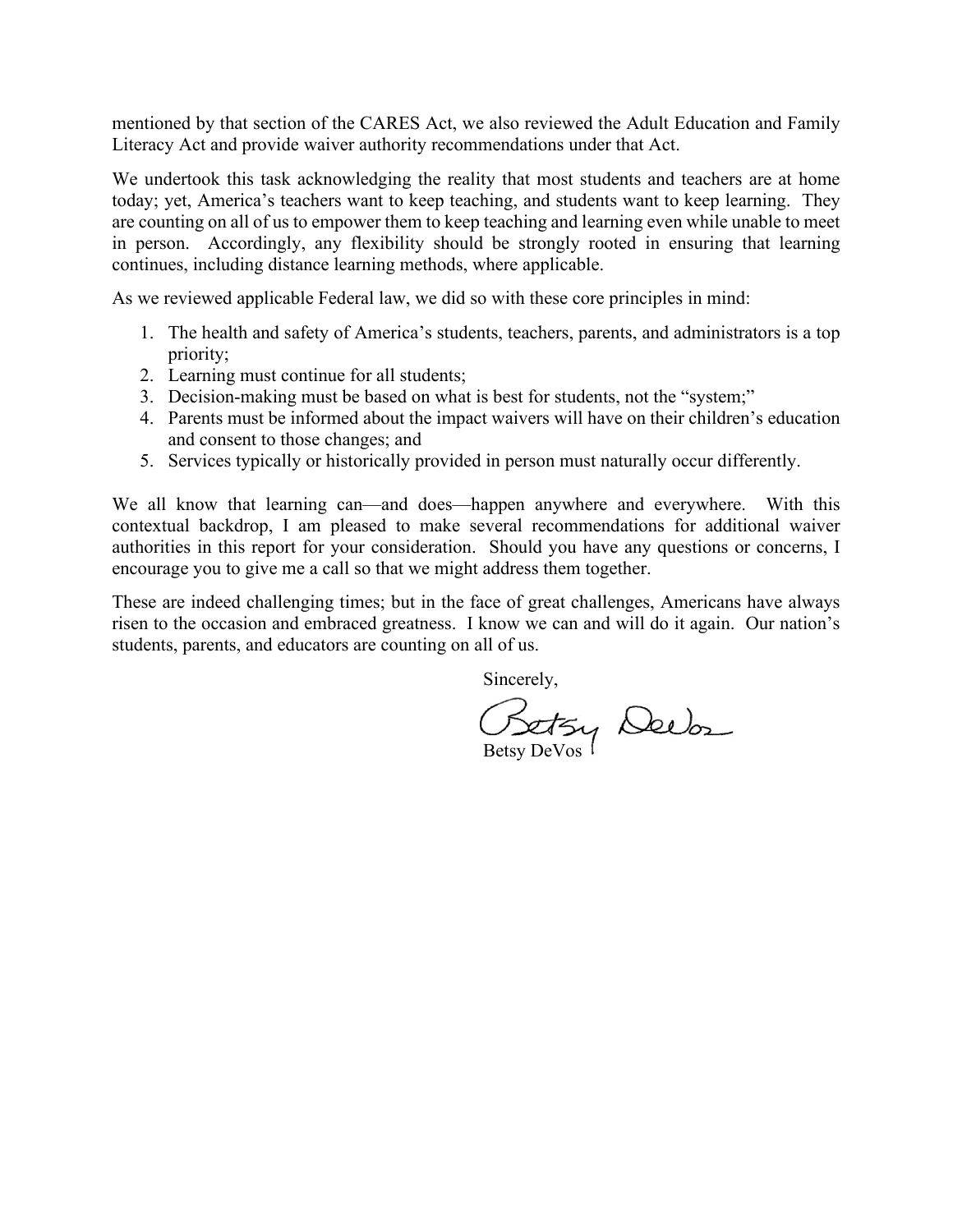# **Table of Contents**

| Individuals with Disabilities Education Act and Rehabilitation Act of 197311 |  |
|------------------------------------------------------------------------------|--|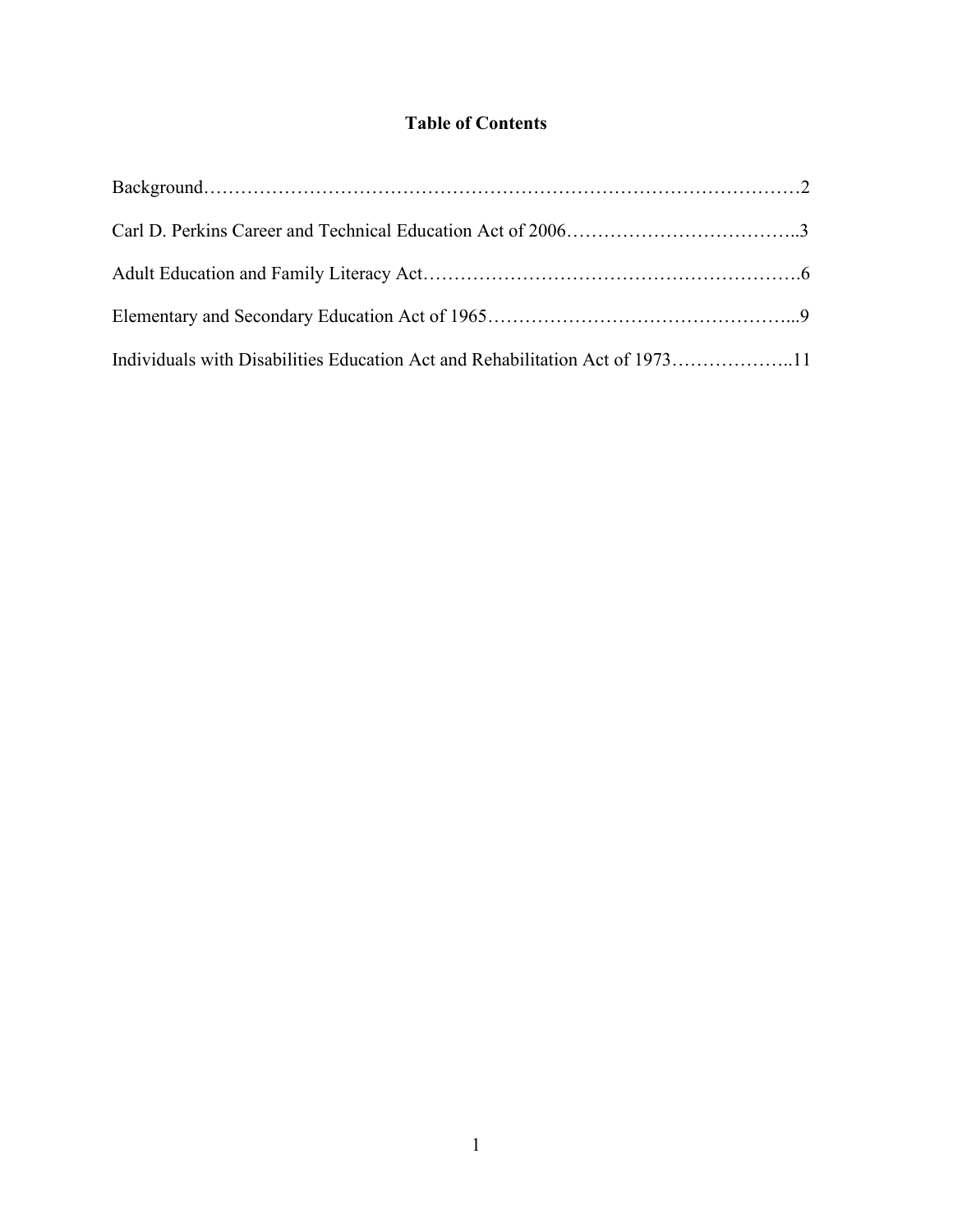#### **Background**

Section 3511(d)(4) of Division A of the Coronavirus Aid, Relief, and Economic Security Act ("CARES Act"), Pub. L. No. 116-136, 134 Stat. 281 (March 27, 2020) requests the Secretary to provide to Congress recommendations concerning additional waiver authority for the Secretary under the Carl D. Perkins Career and Technical Education Act of 2006 (20 U.S.C. §2301 et seq.), the Elementary and Secondary Education Act of 1965 (20 U.S.C. § 6301 et seq.), the Individuals with Disabilities Education Act (20 U.S.C. § 1401 et seq.), and the Rehabilitation Act of 1973 (29 U.S.C. § 701 et seq.), to assist States and local educational agencies (LEAs) to meet the needs of students and adults with disabilities during the COVID-19 national emergency.

On March 27, 2020, the President signed the CARES Act and issued a Signing Statement, which states that the Administration will continue the practice of treating provisions like section 3511(d)(4), which requires recommendations regarding legislation to Congress, as advisory and non-binding because Article II, section 3 of the Constitution gives the President the authority to recommend only "such Measures as he shall judge necessary and expedient." Because the Administration deems it necessary and expedient, the Secretary submits this report to Congress and also includes recommendations for waiver authority concerning the Adult Education and Family Literacy Act (29 U.S.C. § 3271 et seq.).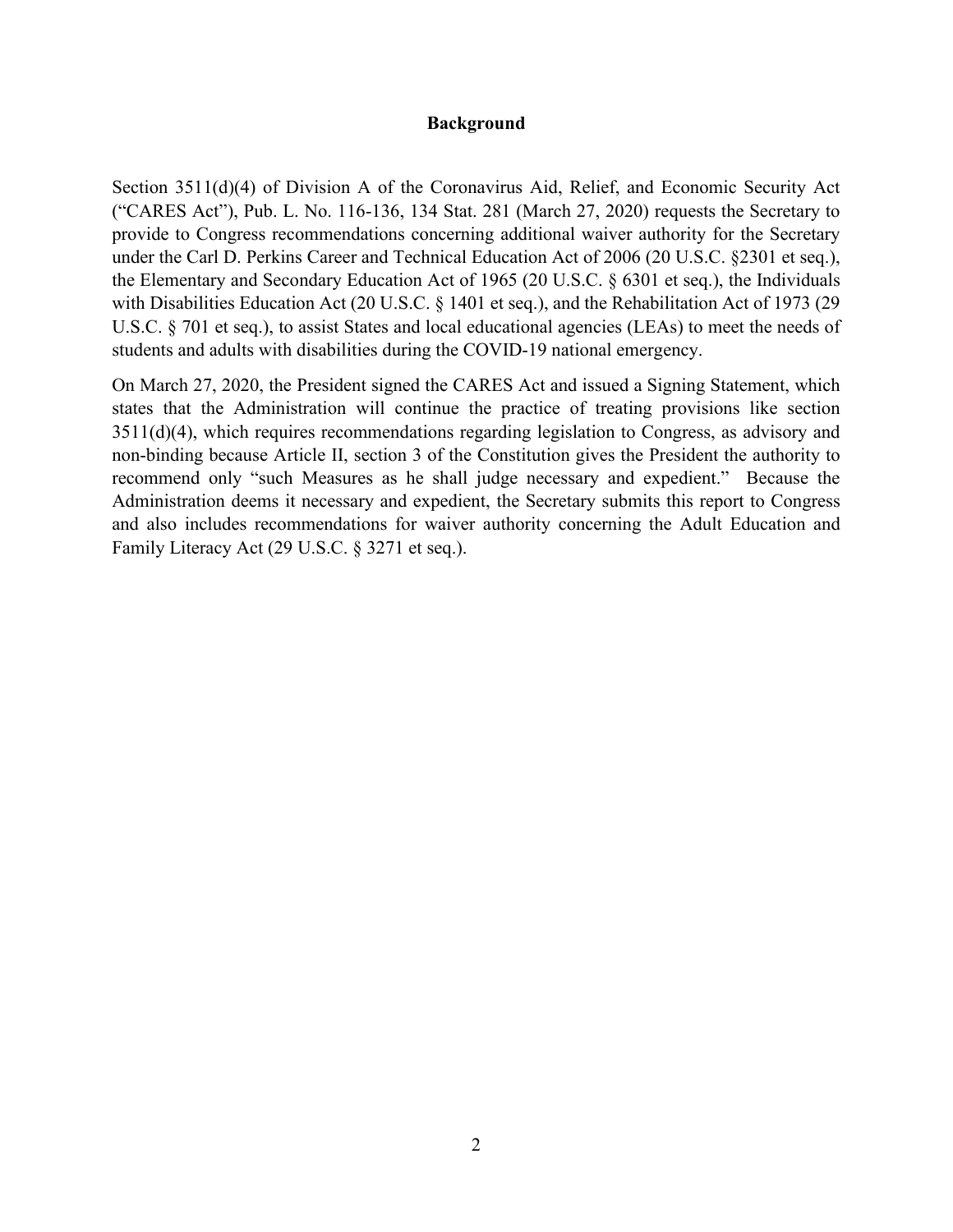### **Carl D. Perkins Career and Technical Education Act of 2006**

## **Background**

The Carl D. Perkins Career and Technical Education Act of 2006 ("Perkins Act") – the main federal law authorizing career and technical education (CTE) programs – was most recently reauthorized in 2018 by the Strengthening Career and Technical Education for the 21<sup>st</sup> Century Act. This bipartisan measure reflected Congress' ongoing commitment to our nation's youth and adults, which has continued through annual CTE funding of nearly \$1.3 billion. The Department's Office of Career, Technical and Adult Education administers the Perkins Act.

Waiver authority under the Perkins Act includes maintenance of effort (MOE) as described in section 211(b)(3) of the Act; the CARES Act authorizes the Secretary of Education ("Secretary") to grant waivers requested by State educational agencies (SEAs) and Indian tribes of section 421(b) of the General Education Provisions Act (GEPA) (commonly referred to as the "Tydings Amendment") to extend the period of availability of State-administered formula grant funds.

The CARES Act authorizes the Secretary to grant those waivers only if they are requested by an SEA that serves as the eligible agency for Perkins Act funds. Thirteen Perkins Act eligible agencies<sup>[1](#page-5-0)</sup> are not a part of the SEA in their respective States. These eligible agencies are a part of a State workforce agency, community college system, or other stand-alone agency.

Given this context, the Department makes three recommendations for additional waiver authority to provide the flexibility to meet the needs of learners and to sustain program viability during this uncertain time.

### **1. Waiver Authority Recommendation (Period of Availability of Funds)**

Section 421(b) of the General Education Provisions Act (GEPA) (20 U.S.C. § 1225(b))

### **Summary of Waiver**

Waiver authority under sections  $3511(a)$  and  $3511(b)(1)$  of Division A of the CARES Act authorizes the Secretary to grant waivers requested by SEAs and Indian tribes of section 421(b) to extend the period of availability of State formula grant funds authorized by the Perkins Act. However, no authority was provided to waive section 421(b) with respect to Perkins Act funds under circumstances where an agency other than the SEA or Indian tribe is the grantee of such funds. This waiver authority would provide the Secretary with the authority to grant "Tydings Amendment" waivers to all Perkins eligible agencies and extend the availability of FY 2018 Perkins Act funds for obligation and liquidation beyond the 27 months required by the combination of applicable appropriations laws and section 421(b) of the GEPA.

<span id="page-5-0"></span><sup>1</sup> Colorado, Hawaii, Idaho, Indiana, Kansas, Louisiana, Minnesota, Montana, North Dakota, Oklahoma, Washington, West Virginia, and Wisconsin.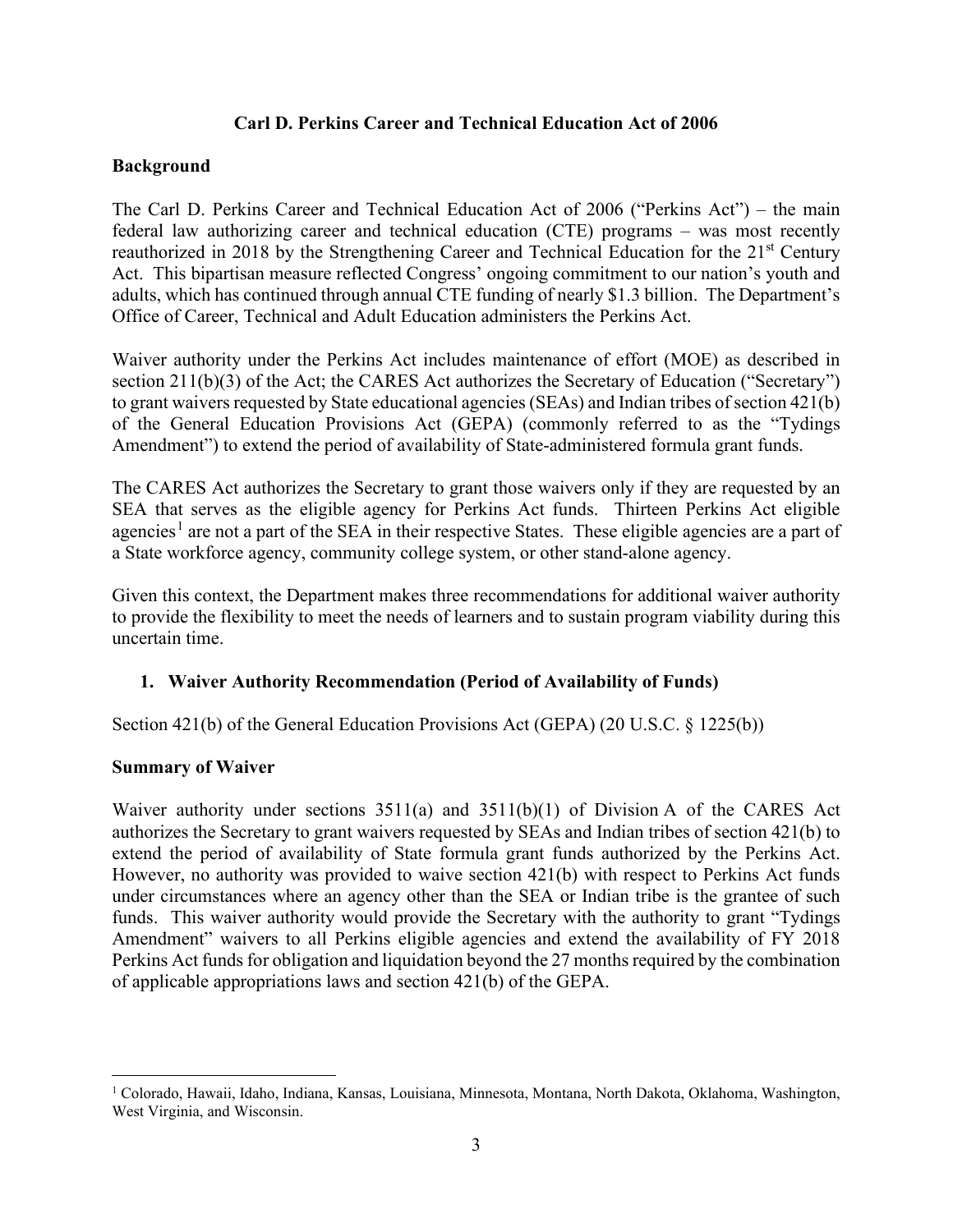### **Rationale**

This waiver authority is as critical to the non-SEA States as it is to the States that qualify under the CARES Act. Career and technical education program closures and disruptions have limited State and local capacity to expend funds during this unprecedented time. The thirteen states in question could potentially lose the ability to spend (or draw down and spend) \$20 million in unobligated Perkins funds. With this waiver, these States can focus on investing in the long-term rebuilding of their workforce, rather than having to be concerned about losing unspent funds due to the COVID-19 pandemic.

### **2. Waiver Authority Recommendation (Unexpended Funds)**

Section 133(b)(1) of the Perkins Act (20 U.S.C. § 2353(b)(1))

#### **Summary of Waiver**

Under section 133(b)(1), if, in any academic year, an eligible recipient does not expend all of the amounts the eligible recipient is allocated for such year under section 131 or 132, then such recipient shall return any unexpended amounts to the eligible agency (usually the SEA) for reallocation to local recipients. Waiving section 133(b)(1) will allow local recipients to retain unexpended funds for the 2019-2020 academic year.

#### **Rationale**

Given the closure of substantially all elementary and secondary schools, as well as institutions of higher education, during the spring of 2020, many local eligible recipients will not be able to expend their Perkins funds by June 30, 2020. This waiver authority is necessary to allow local recipients to carry over unexpended funds into the 2020-2021 academic year and cover the costs of postponed investments in their CTE programs. In the absence of a waiver, unexpended local funds will be returned to the State and redistributed by formula in the 2020-2021 or 2021-2022 academic years.

Access to the unexpended Perkins funds early in the 2020-2021 academic year would provide both K-12 and postsecondary CTE programs the critical resources necessary to jumpstart or adjust their CTE program for the new economic situation in their community.

### **3. Waiver Authority Recommendation (Professional Development)**

Section 3(40) of the Perkins Act (20 U.S.C. § 2302(40))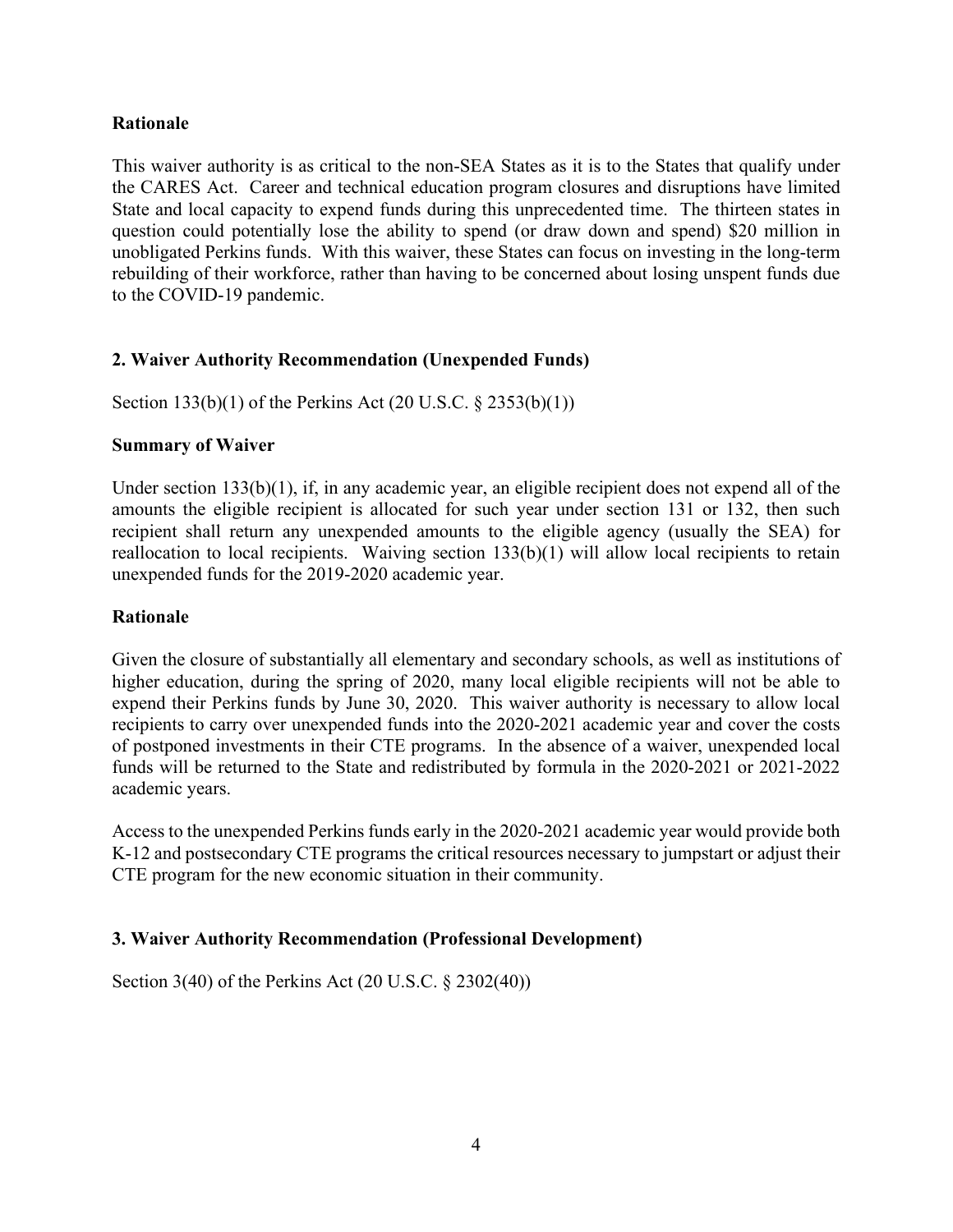#### **Summary of Waiver**

Section 3(40), which defines "professional development," requires that professional development be "sustained (not stand-alone, 1-day, or short-term workshops), intensive, collaborative, jobembedded, data-driven, and classroom-focused, [and] to the extent practicable evidence-based…" Waiving this definition would waive this requirement.

### **Rationale**

The COVID-19 pandemic has presented immediate, unique needs for educators to meet the needs of students whose education has been severely disrupted by school closures. With such a granular and restrictive definition, State and local recipients are not able to conduct time-sensitive, onetime or stand-alone professional development focused on supporting educators to provide effective distance learning. Waiving the definition under the Perkins Act would enable them to do so. Congress granted similar waiver authority in the CARES Act with respect to the definition of "professional development" in the Elementary and Secondary Education Act. *See* section 3511(b)(2)(G) of Division A of the CARES Act.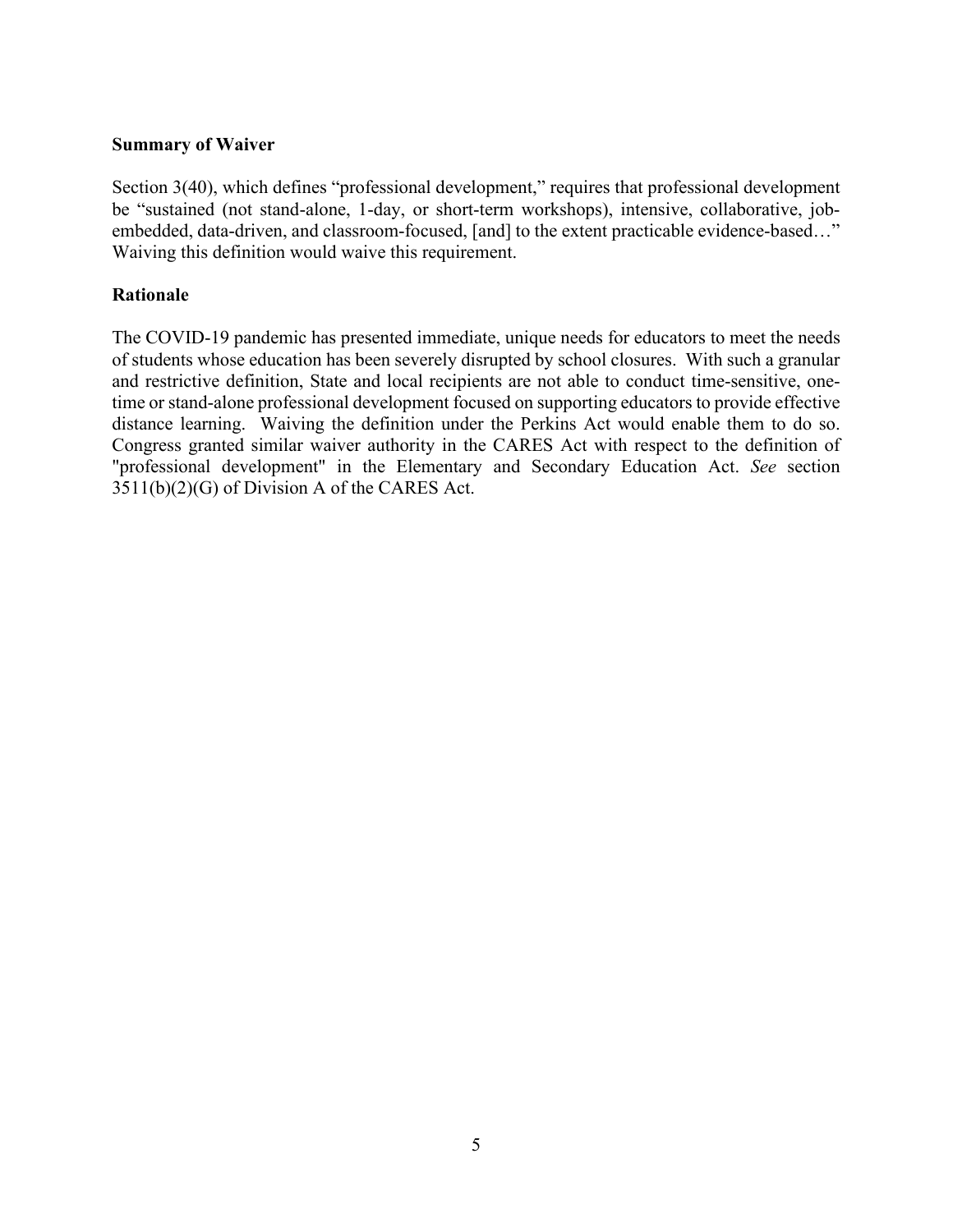### **Adult Education and Family Literacy Act**

#### **Background**

Title II of the Workforce Innovation and Opportunity Act (WIOA)--the Adult Education and Family Literacy Act (AEFLA or "Act")<sup>[2](#page-8-0)</sup> $-$  is the principal source of Federal funding to States for adult education programs. Administered by the Office of Career, Technical and Adult Education, AEFLA authorizes education services to assist adults in improving their basic skills, completing secondary education, and transitioning to postsecondary education.

The current waiver authority of the Secretary under AEFLA is limited to MOE as described in section 241(b)(4) of the Act (29 U.S.C. § 3331(b)(4)). The CARES Act, however, authorizes the Secretary to grant waivers requested by an SEA or Indian tribe of section 421(b) of GEPA, as noted in the above discussion of the Perkins Act. Such authority extends the period of availability of funds.

As also noted in the discussion of the Perkins Act, the CARES Act waiver authority extends to waivers for AEFLA purposes only to an SEA that is an eligible agency for AEFLA funds. Twenty-five AEFLA eligible agencies<sup>[3](#page-8-1)</sup> are not a part of the SEA in their respective States. Those agencies are a part of a State workforce agency, a community college system, or other stand-alone agency.

Given the COVID-19 pandemic, the national emergency, and resulting disruption in adult education program delivery, the Department recommends three waivers to address the current needs of AEFLA eligible agencies and eligible recipients.

### **1. Waiver Authority Recommendation (Period of Availability of Funds)**

Section 421(b) of the GEPA (20 U.S.C. § 1225(b))

### **Summary of Waiver**

As noted earlier, the waiver authority under sections  $3511(a)$  and  $3511(b)(1)$  of Division A of the CARES Act authorizes the Secretary to grant waivers requested by SEAs of section 421(b) of GEPA to extend the period of availability of State formula grant funds authorized by AEFLA. However, the CARES Act does not grant waiver authority to the Secretary with respect to AEFLA funds provided to States wherein the SEA is not the grantee for such funds. This waiver would provide the Secretary with the authority to grant "Tydings" waivers to all AEFLA eligible agencies and extend the availability of FY 2018 AEFLA funds for obligation and liquidation beyond the 27 months required by the combination of applicable appropriations laws and section 421(b) of the GEPA.

<span id="page-8-0"></span><sup>&</sup>lt;sup>2</sup> For ease of reference, citations to Title II of the Workforce Innovation and Opportunity Act are referred to in this report as the Adult Education and Family Literacy Act (AEFLA or "Act").

<span id="page-8-1"></span><sup>3</sup> Alabama, Alaska, Arkansas, Georgia, Idaho, Illinois, Kansas, Kentucky, Louisiana, Maryland, Michigan,

Mississippi, New Mexico, North Carolina, Ohio, Oklahoma, Oregon, South Dakota, Tennessee, Texas, Washington, Wisconsin, Wyoming, Northern Mariana Islands, and Guam.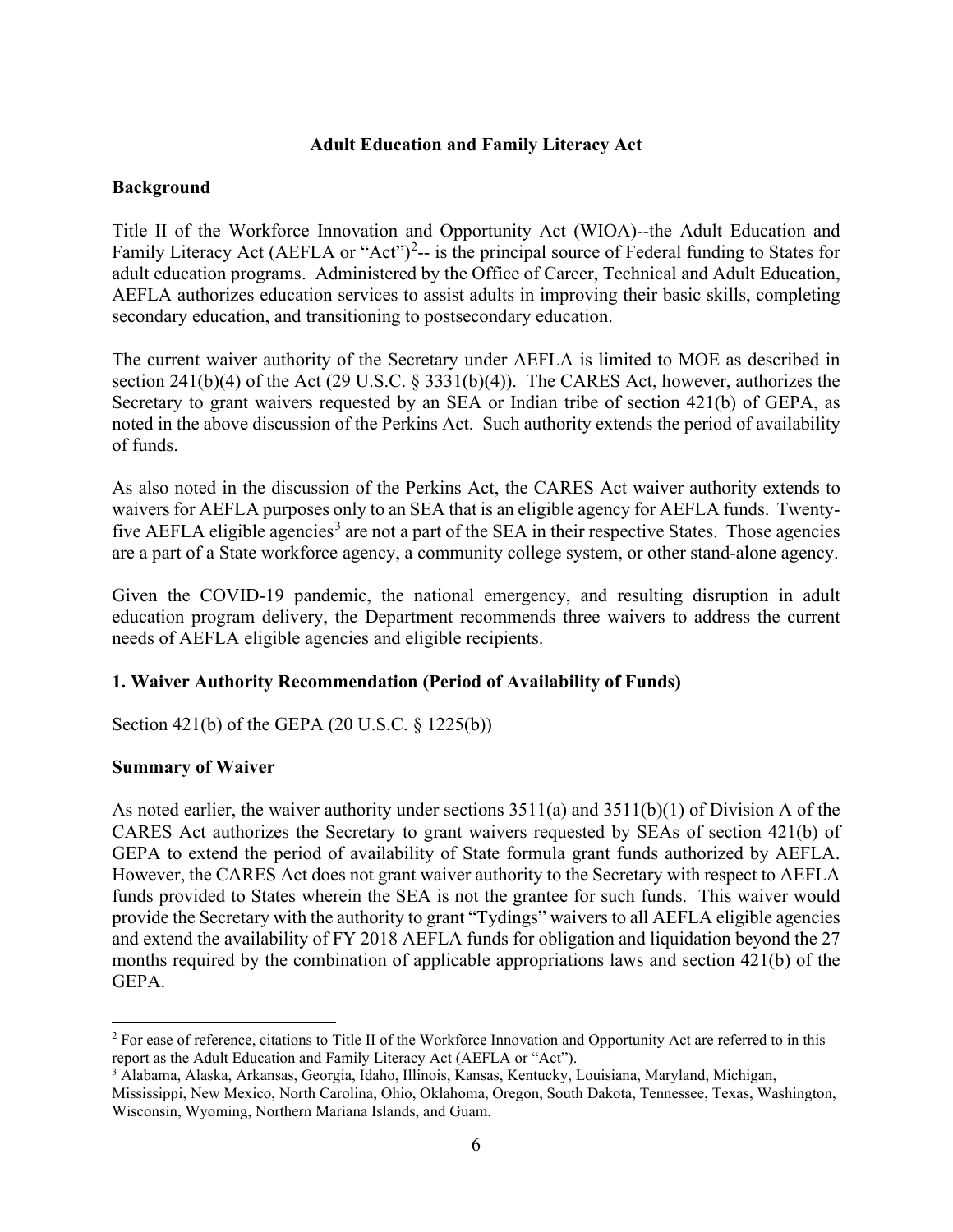#### **Rationale**

Currently, AEFLA programs nationwide are facing unprecedented local program closures and disruption that is limiting their ability to expend Federal funds. The FY 2018 Federal funds for State providers that are housed in the SEA are protected by the CARES Act waiver. The 25 States that have chosen to connect their Adult Education Program to their workforce or community college system may forfeit the unspent amount of their FY 2018 allocation, which may undercut their ability to quickly rebuild programs as America emerges from the pandemic. Waiver authority should be expanded to include non-SEA State agencies that serve as the AEFLA eligible agency.

### **2. Waiver Authority Recommendation (Within-State Distributions)**

Section 222(a) of the AEFLA (29 U.S.C. § 3302(a))

#### **Summary of Waiver**

Section 222(a) requires the eligible agency to spend its State grant funds according to prescribed maximums and minimums. States may invest up to 5% on administration, and up to 12.5% on State leadership. A minimum of 82.5% must be spent on local grants or contracts. This waiver would let States adjust the maximum for State leadership up to 27.5% and adjust the minimum for local grants and contracts to 67.5%.

#### **Rationale**

Granting the Secretary the authority to waive these requirements will give States greater flexibility to respond to distance learning and temporary program closures by removing the restrictive limitations during the COVID-19 pandemic and national emergency. With the waiver authority, States would have greater latitude to shift programmatic and leadership resources for the greatest impact on learners. Eligible agencies would have greater flexibility for new Statewide investments in critical areas like distance learning capacity and professional development.

### **3. Waiver Authority Recommendation (Local Application Review)**

Section 107(d)(11) of the WIOA (29 U.S.C. § 3322(d)(11))

#### **Summary of Waiver**

This waiver would exempt States from the requirement of seeking review and approval of local AEFLA applications by local workforce boards. Section 107(d)(11) of the Workforce Innovation and Opportunity Act requires local workforce boards to coordinate with education and training providers, in part, by reviewing applications to provide adult education and literacy services under AELFA to determine if such applications are consistent with local plans, and to make recommendations to the respective eligible agency to promote alignment with the local plan.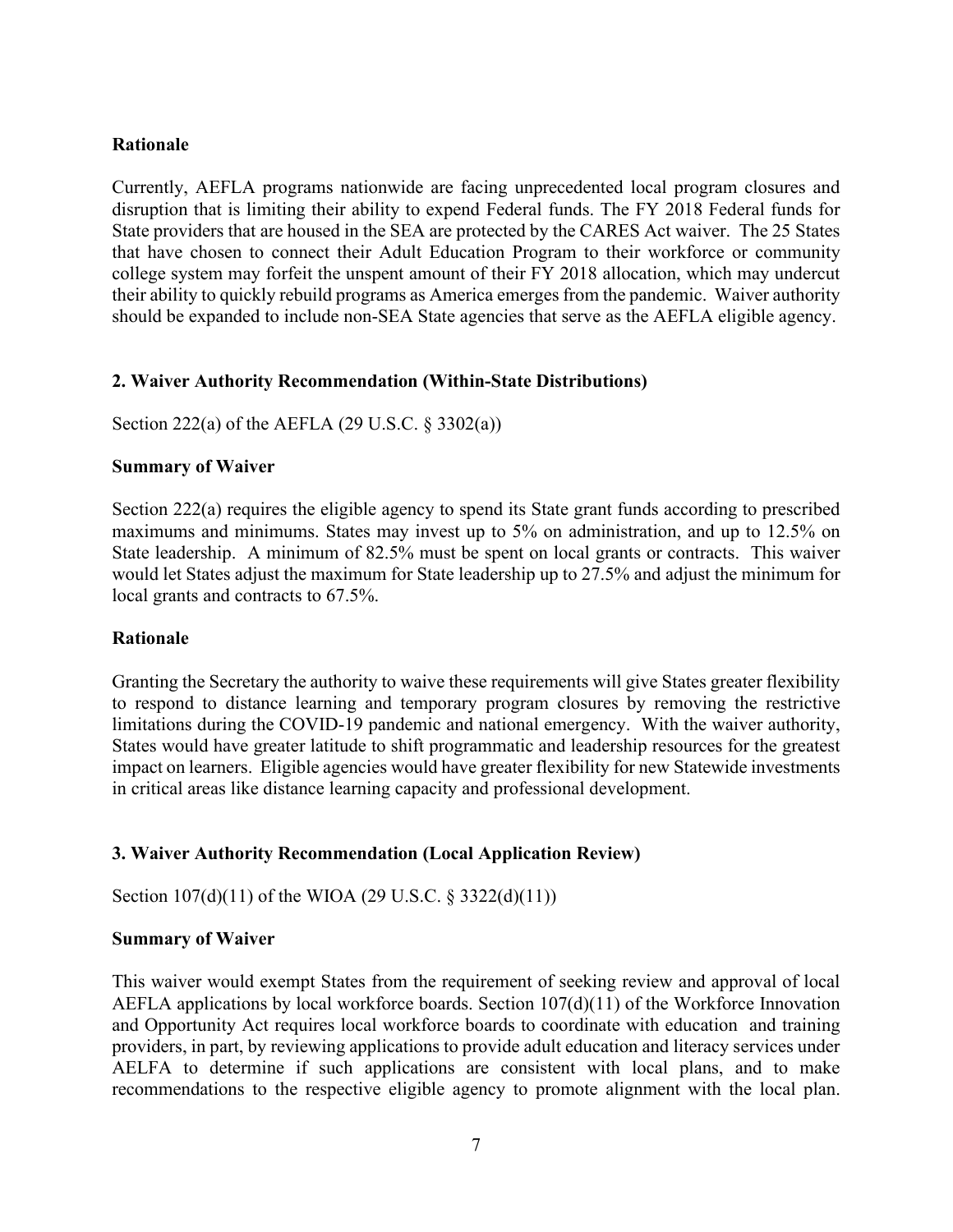Further, under 34 C.F.R. § 463.21, the eligible agency is required to have processes in place to determine the extent to which a local application is aligned with a local plan.

### **Rationale**

Waivers would relieve the burdens on the 36 States<sup>[4](#page-10-0)</sup> that are conducting or temporarily postponing within-state competitions during the pandemic by streamlining the local application review process. This change will reduce the time and burden associated with a local board's review and accommodate local areas where boards are not conducting business during the pandemic. Removing this procedural barrier from local providers will expedite implementation of new opportunities for adult learners, including integrated education and training (IET), preapprenticeship, and industry recognized and registered apprenticeship opportunities leading to indemand career pathways.

<span id="page-10-0"></span><sup>4</sup> AEFLA States - Conducting competitions: Alaska, Arizona, Arkansas, California, Colorado, District of Columbia, Hawaii, Illinois, Indiana, Iowa, Kansas, Maine, Maryland, Michigan, Mississippi, Missouri, Nevada, New Hampshire, North Dakota, Pennsylvania, South Carolina, South Dakota, Tennessee, Virginia, West Virginia, Wisconsin, and Wyoming.

Postponing competitions: Connecticut, Florida, Georgia, Idaho, Louisiana, Massachusetts, New Jersey, Puerto Rico, and Vermont.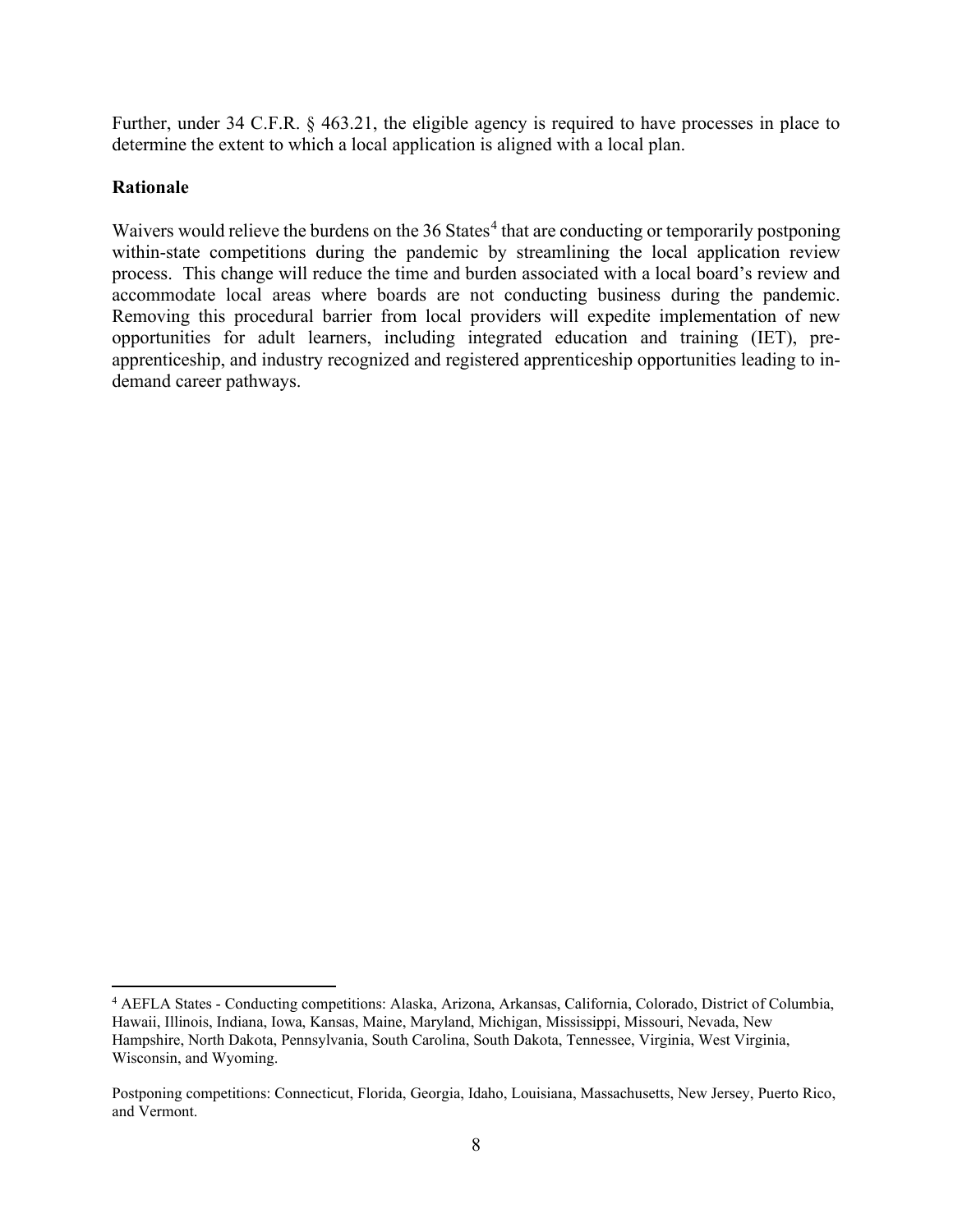#### **Elementary and Secondary Education Act of 1965**

#### **Background**

Under section 8401 of the Elementary and Secondary Education Act of 1965 (ESEA), an SEA may request the Secretary of Education to waive any statutory or regulatory requirement of the ESEA, and the Secretary may disapprove the request only if it fails to meet certain criteria established in section 8401(b)(4)(A) and (C) ) or if the waiver is prohibited under ESEA section  $8401(c)$ .<sup>[5](#page-11-0)</sup> As such, the waiver authority in the ESEA is broad; a State may request a waiver at any time, and such a waiver request will be approved so long as it meets statutory criteria for approval.

In the wake of the Presidential declaration of a national emergency on March 13, 2020, many States closed schools statewide and indicated that, based on guidelines of the Centers for Disease Control and Prevention (CDC) that discourage large gatherings, it would be very difficult to administer the annual statewide student assessments required by section 1111(b)(2) of the ESEA without risk to the health or safety of students and educators. Without student performance data as measured by annual statewide student assessments, it would not be possible for States to meet the accountability and school identification requirements of sections  $1111(c)(4)(C)$  and 1111(d)(2)(C)-(D), and certain reporting requirements of section 1111(h), all of which rely on that assessment data.

Given these unprecedented circumstances, on March 20, 2020, the Secretary announced she would waive assessment, accountability and school identification, and related reporting requirements and provided a waiver request template to streamline the process by which States could request a waiver under section 8401. The waiver template allowed States to easily request waivers of the assessment requirements of section  $1111(b)(2)$ , the accountability and school identification requirements of sections  $1111(c)(4)(C)$  and  $1111(d)(2)(C)$ -(D), and certain reporting requirements related to assessments and accountability of section 1111(h). Within several days of inviting the waiver requests through the waiver template, all 50 States, the District of Columbia, the Commonwealth of Puerto Rico, and the Bureau of Indian Education had requested and received one-year waivers relieving them of assessment, accountability, school identification, and reporting requirements.

Further, in response to additional needs communicated by SEAs to the Department, the Department invited additional waivers through a second waiver template under its authority pursuant to section 3511 of Division A of the CARES Act. Specifically, the Secretary invited SEAs to seek relief for itself and its local subgrantees (its LEAs) from various fiscal requirements of the ESEA, including:

<span id="page-11-0"></span><sup>5</sup> Under ESEA section 8401(c), the Secretary may not waive a requirement relating to: (1) allocations or distributions of funds to States, LEAs, Indian Tribes, or other ESEA fund recipients; (2) maintenance of effort; (3) comparability of services; (4) supplement not supplant; (5) equitable participation of private school students and teachers; (6) parental participation and involvement; (7) applicable civil rights requirements; (8) requirements for charter schools in Title IV, Part C of the ESEA; (9) prohibitions in Title VIII, Part F, Subpart 2 of the ESEA, including on uses of funds prohibited in section 8526, and the prohibition on the use of funds for religious worship or instruction in section 8505; and (10) the selection of a school attendance area or school under ESEA section 1113(a)-(b), except that the Secretary may waive the requirement when the poverty level of the school attendance area or school reaches a certain threshold.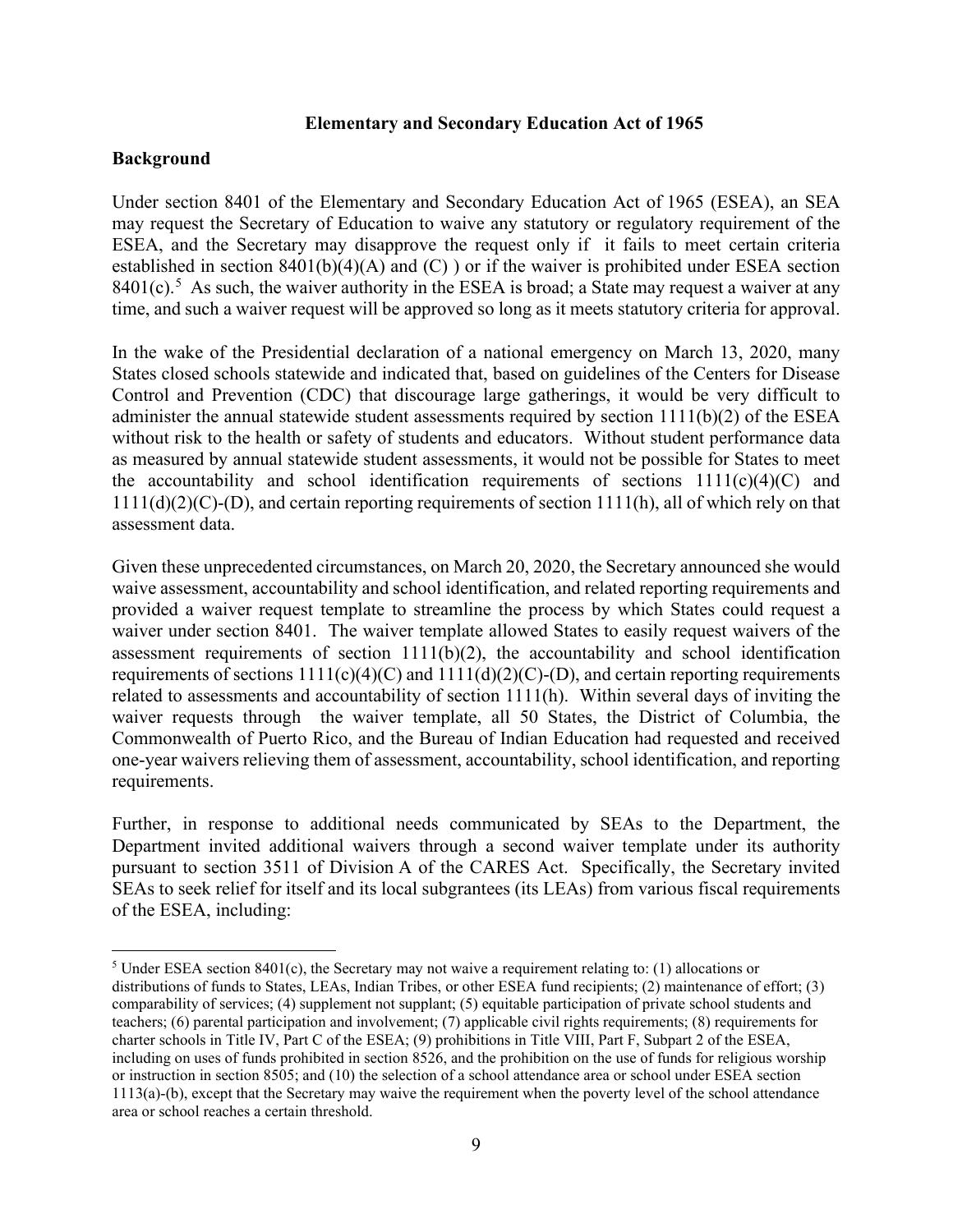- The requirement in Section 1127(b) that limits an SEA's ability to grant its LEAs a waiver of the 15 percent carryover limitation for Title I, Part A funds more than once every three years;
- The requirement in Section 4106(d) for LEAs that receive \$30,000 or more in Title IV, Part A funds to conduct a needs assessment for the 2019-2020 school year;
- The requirement in Section  $4106(e)(2)(C)$ , (D), and (E) that LEAs that receive \$30,000 or more in Title IV, Part A funds meet content-specific spending requirements for FY 2019 funds and available FY 2018 carryover funds;
- The requirement in Section 4109(b) that LEAs that receive \$30,000 or more in Title IV, Part A funds are subject to spending restrictions on technology infrastructure for FY 2019 funds and available FY 2018 carryover funds; and
- The definition in Section 8101(42) of "professional development," that might otherwise limit the ability to quickly train school leaders and teachers on topics like effective distance learning techniques.

The template also provided SEAs the opportunity to request a waiver of section 421(b) of GEPA, which is also available for the McKinney-Vento Homeless Assistance Act and other ED programs, as noted above.

As of April 21, 2020, all 50 States, the District of Columbia, the Commonwealth of Puerto Rico, and the Bureau of Indian Education had requested and received waivers using the template.

Given the extensive flexibility the Department has already provided quickly and effectively to respond to the needs of SEAs and LEAs during the national emergency, given nearly all States used the template to request and receive relief from ESEA programmatic and fiscal requirements, and given the broad waiver authority in Section 8401 of ESEA that permits the Secretary to grant additional waivers that an SEA may need in light of the ongoing national emergency, there is no demonstrated need to seek additional waiver authority at this time.

### **Waiver Authority Recommendation**

None

### **Summary of Waiver**

Not Applicable

### **Rationale**

Not Applicable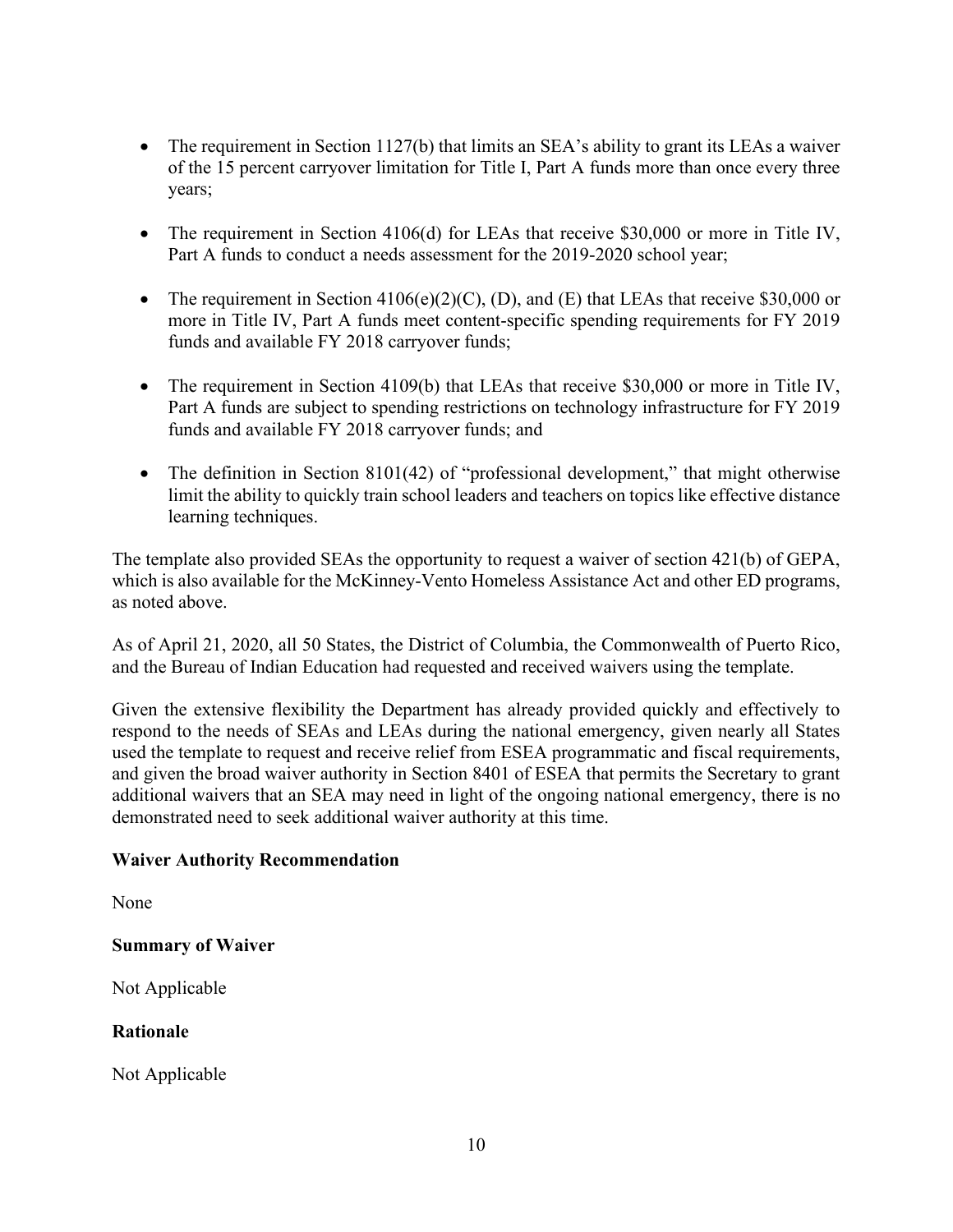### **Individuals with Disabilities Education Act and Rehabilitation Act of 1973**

### **Background**

Recognizing that implementation of the IDEA and the Rehabilitation Act can present difficult challenges during the COVID-19 pandemic, the Department has consistently emphasized (and will continue to do so) that schools and other recipients can and should find solutions for their students. Indeed, the Department is heartened to see many positive examples across the nation of teachers, schools, LEAs, States, as well as Vocational Rehabilitation (VR) agencies, rising to meet the needs of those who rely on them.

The Department is not requesting waiver authority for any of the core tenets of the IDEA or Section 504 of the Rehabilitation Act of 1973, most notably a free appropriate public education (FAPE) in the least restrictive environment (LRE). The Department's position is based on the principles that:

- Schools can, and must, provide education to *all* students, including children with disabilities;
- The health and safety of children, students, educators, and service providers must be the first consideration;
- The needs and best interests of the individual student, not any system, should guide decisions and expenditures;
- Parents or recipients of services must be informed of, and involved in, decisions relating to the provision of services; and
- Services typically provided in person may now need to be provided through alternative methods, requiring creative and innovative approaches.

In general, the following recommendations regarding the IDEA and the Rehabilitation Act acknowledge that students, individuals, families, and States are having to adapt to novel circumstances due to the pandemic national emergency. These recommended flexibilities are rooted in the need to minimize barriers to learning and issues arising from the use of funds in an extraordinary time. To that end, this report includes recommendations concerning the IDEA (Part C (Infants and Toddlers with Disabilities) to Part B (Assistance for Education of all Children with Disabilities) Transition, and Personnel Development Scholarships), as well as several provisions of the Rehabilitation Act relating to VR programs and funds.

### *IDEA Waiver Authority Recommendations*

### **1. Waiver Authority Recommendation (IDEA Part C to Part B Transition)**

Section 612(a)(9) of the IDEA (20 U.S.C. § 1412(a)(9)) Section  $614(a)(1)(C)(i)(I))$  of the IDEA (20 U.S.C. § 1414(a)(1)(C)(i)(I)) Section  $637(a)(9)(A)(ii)(II)$  of the IDEA (20 U.S.C. § 1437(a)(9)(A)(ii)(II))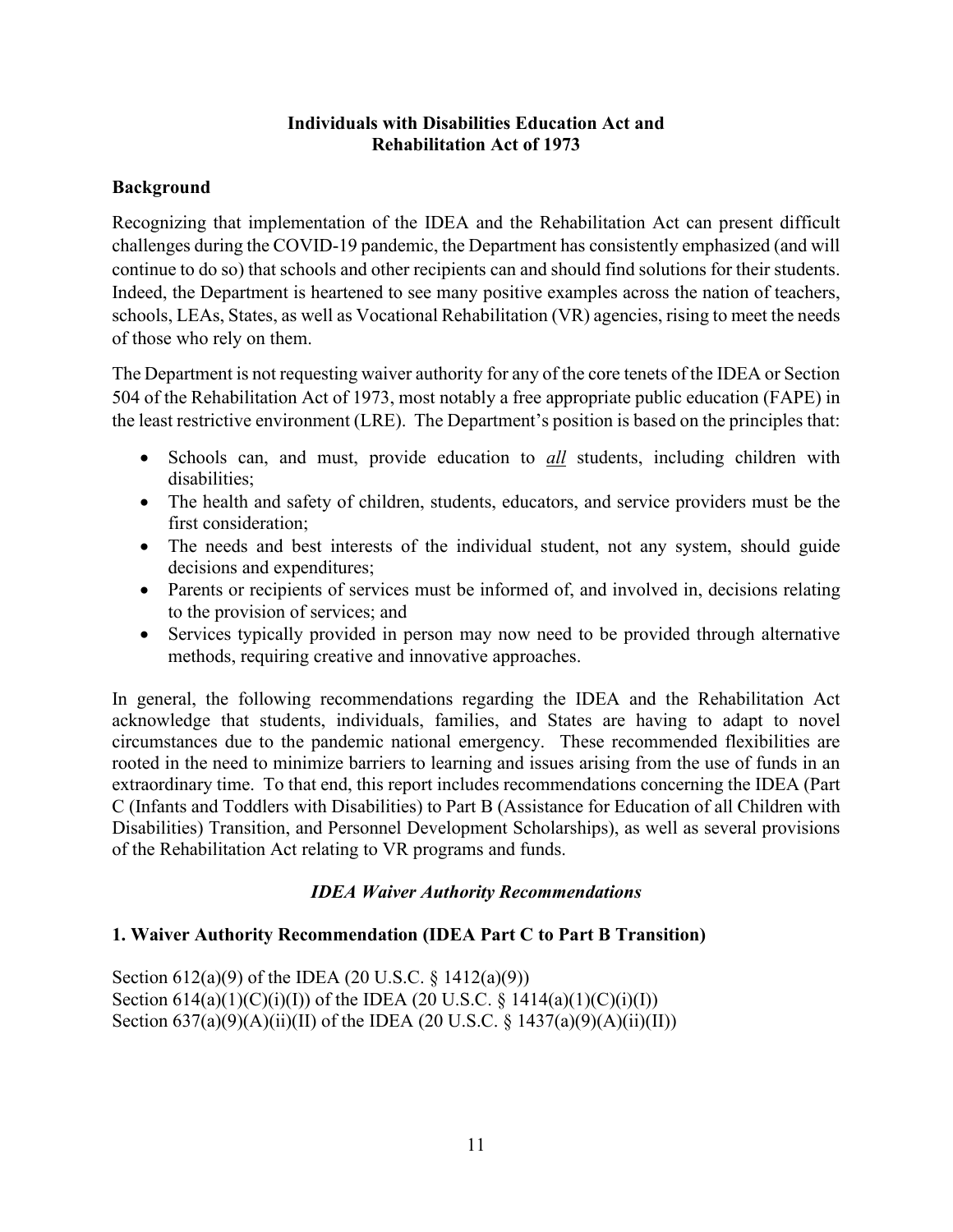#### **Summary of Waiver**

This waiver authority would provide the Secretary with the authority to extend the IDEA Part B transition evaluation timelines (Part B initial evaluation), such that calculation of a timeline obligation shall resume no later than the day on which health and safety factors allow for face-toface meetings to resume and the toddler is able to be evaluated. This waiver authority would also include explicit authorization for Part C services to continue during the delayed Part B transition evaluation timeline so that a toddler may continue to receive Part C services after his or her third birthday and until a Part B evaluation is completed and an eligibility determination made. This flexibility should allow for CARES Act funds or other Federal education funds (e.g., IDEA Part B funds) to be used to provide these services.

### **Rationale**

Without this flexibility, a toddler with a disability will lose access to services once he or she turns 3 years old. With this flexibility, the parent and the SEA or other lead agency may agree to continue providing early intervention services (Part C services) to toddlers with a disability until a Part B evaluation has been completed and an eligibility determination has been made. The funding mechanisms must be addressed, as Part B funds cannot be used for a child not yet eligible for Part B services, and Part C funds cannot be used for a child who has aged out of Part C.

### **2. Waiver Authority Recommendation (Personnel Development Scholarships)**

Section 662(h)(1) of the IDEA (20 U.S.C. § 1462(h)(1))

#### **Summary of Waiver**

This waiver authority would allow the Secretary to grant a deferral of the work or repayment requirements or allow credit to be given for the service obligation if employment was interrupted by the COVID-19 national emergency.

#### **Rationale**

Section 3519 of Division A of the CARES Act provides relief from the service obligation for those scholars receiving TEACH grants but does not address the IDEA personnel preparation grants. The IDEA personnel preparation grants, similar to TEACH grants, addressed in Division A of the CARES Act, have service obligation requirements that recipients may not be able to meet during the COVID-19 pandemic. However, unlike TEACH grants, the IDEA personnel preparation grants were not included in the CARES Act. If scholars in the program do not, within a specified period, fulfill the employment obligations required by the scholarship, the scholars face repayment penalties for part or all of their scholarships with interest.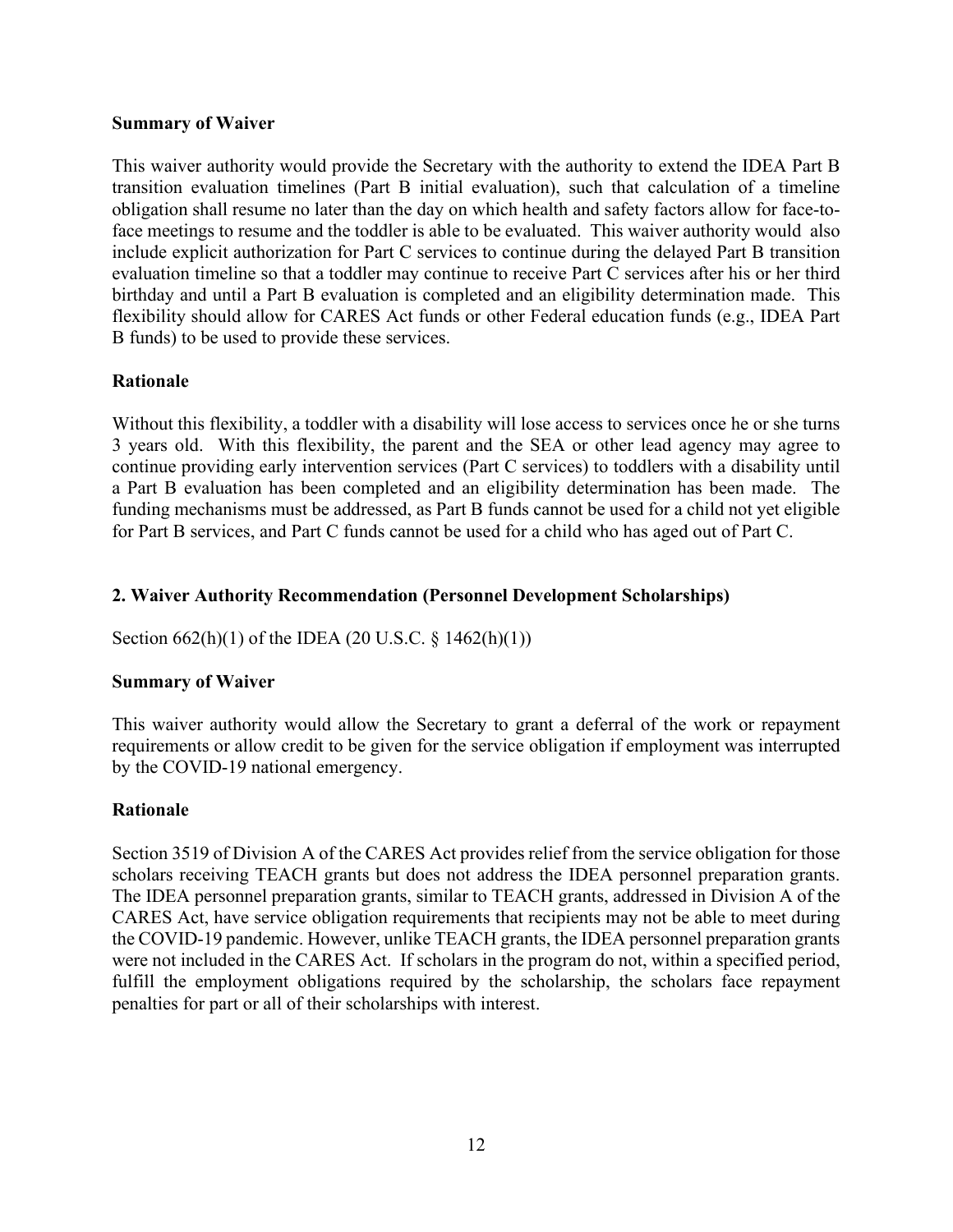### *Rehabilitation Act Recommendations Concerning Vocational Rehabilitation (VR) Programs*

Authorized by Title I of the Rehabilitation Act, as amended by Title IV of WIOA (29 U.S.C. § 720 et seq.), VR programs provide support to States in the operation of State VR programs in order to provide services to individuals with disabilities so that those individuals may prepare for and engage in competitive integrated employment. Sections 110(d)(1) and 113(a) of the Rehabilitation Act require States to reserve at least 15 percent of their Federal allotment to provide preemployment transition services to students with disabilities who are eligible or potentially eligible for VR services. The waiver authority recommendations below seek flexibility for the use of VR funds to support students, youth, and adults with disabilities to prepare for, find, and retain employment.

### **1. Waiver Authority Recommendation (Obligation and Expenditure of FY 2019 Vocational Rehabilitation Carryover Funds)**

Section 19 of the Rehabilitation Act (29 U.S.C. § 716)

### **Summary of Waiver**

This waiver would provide the Secretary the authority to extend the period of availability for VR program funds allotted in fiscal year (FY) 2019 and available for carryover in FY 2020 for an additional fiscal year. This would provide VR program grantees the ability to obligate and expend VR funds matched in FY 2019 for two succeeding fiscal years.

#### **Rationale**

These actions would allow the Department to extend the period of performance for FY 2019 VR program funds and permit grantees additional time to expend Federal funds that could not be expended due to the reduction in program services resulting from COVID-19. VR programs used \$3.2 billion of Title I and Title VI funds in program year 2018 (including funding from more than one fiscal year) to purchase services from vendors. As a result of COVID-19, these providers have been unable to provide VR services, thereby, limiting the agency's ability to expend Federal VR funds.

This flexibility would make all FY 2019 funds for grantees meeting the carryover requirements available until September 30, 2021. Because section 19 of the Rehabilitation Act governs the period of performance for the VR program and other formula grant programs, GEPA and the "Tydings Amendment" do not apply to these grants.

### **2. Waiver Authority Recommendation (Reservation of Vocational Rehabilitation and Supported Employment Program Funds)**

Section  $110(d)(1)$  of the Rehabilitation Act (29 U.S.C. § 730(d)(1)) Section 603(d) of the Rehabilitation Act (29 U.S.C. § 795h(d)) Section  $606(b)(7)(I)$  of the Rehabilitation Act (29 U.S.C. § 795 $k(b)(7)(I)$ )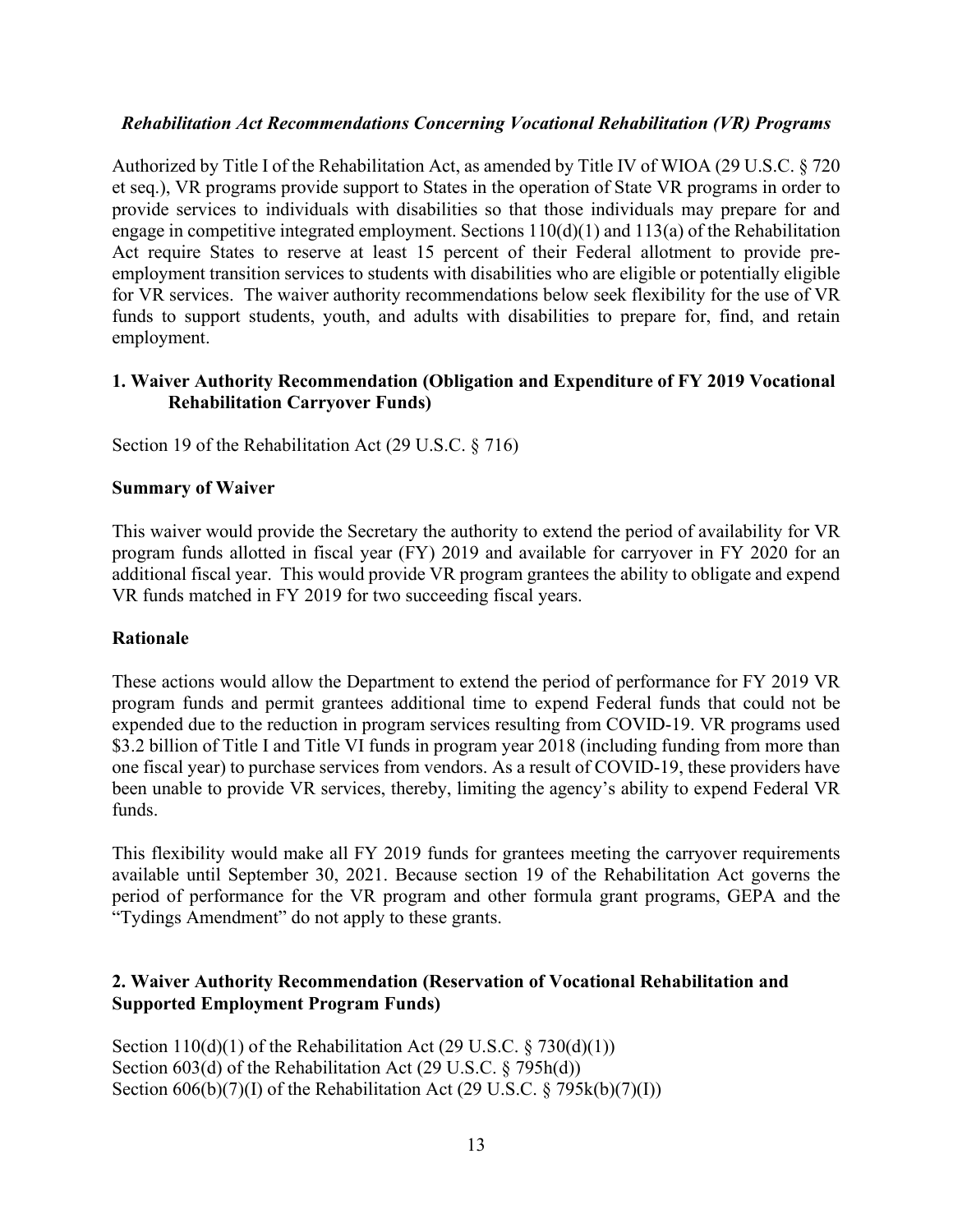#### **Summary of Waiver**

This recommendation seeks, for FY 2020, authority for the Secretary to waive requirements that States reserve not less than 15 percent of the allocated funds for providing pre-employment transition services to students with disabilities. This recommendation, for FY 2020, further asks that the Secretary be granted authority to waive the requirement that a State reserve and expend half of its allotment for providing supported employment services, including extended services, to youth with the most significant disabilities. The Department recommends that the Secretary be granted authority to waive the accompanying requirement that the State provide a 10 percent non-Federal match on the half of the allotment reserved for these services to youth with the most significant disabilities.

#### **Rationale**

VR grantees are concerned that, due to the unavailability of students and vendors and a resulting drop in demand for services, they will be unable to expend the funds they are required to reserve. The waiver would not remove the obligation for VR agencies to provide pre-employment transition services or supported employment services. The waiver is necessary as services move to less expensive online methods of delivery and as it becomes increasingly difficult for VR agencies to meet the 15% minimum expenditure required by the statute. Limited access to businesses due to closures will reduce work-based learning opportunities, further reducing expenditures of preemployment transition funds. For FY 2020, VR agencies are required to reserve and expend \$502.7 million in Federal VR funds for the provision of pre-employment transition services. For FY 2020, the amount of \$11,161,260 must be reserved for supported employment services. Carrying over the reserved funds will compound the difficulty VR agencies have experienced in meeting the 15% minimum and result in a loss of program funds that could be used to help individuals find or retain employment. For FFY 2018, there were 24 States of 56 State grantees (including territories) that did not meet the 15% pre-employment transition services' requirement. This waiver will prevent States from being penalized for not being able to meet these requirements during the COVID-19 pandemic.

### **3. Waiver Authority Recommendation (Allowable Use of Vocational Rehabilitation Funds in Reopening Randolph-Sheppard Facilities)**

Section  $103(b)(1)$  of the Rehabilitation Act (29 U.S.C. § 723(b)(1))

#### **Summary of Waiver**

This waiver authority would allow the Secretary to permit FY 2020 VR funds to be used to replace expired or spoiled food products at Randolph-Sheppard vending sites required to close due to COVID-19, thus allowing facilities to reopen more efficiently following the COVID-19 pandemic.